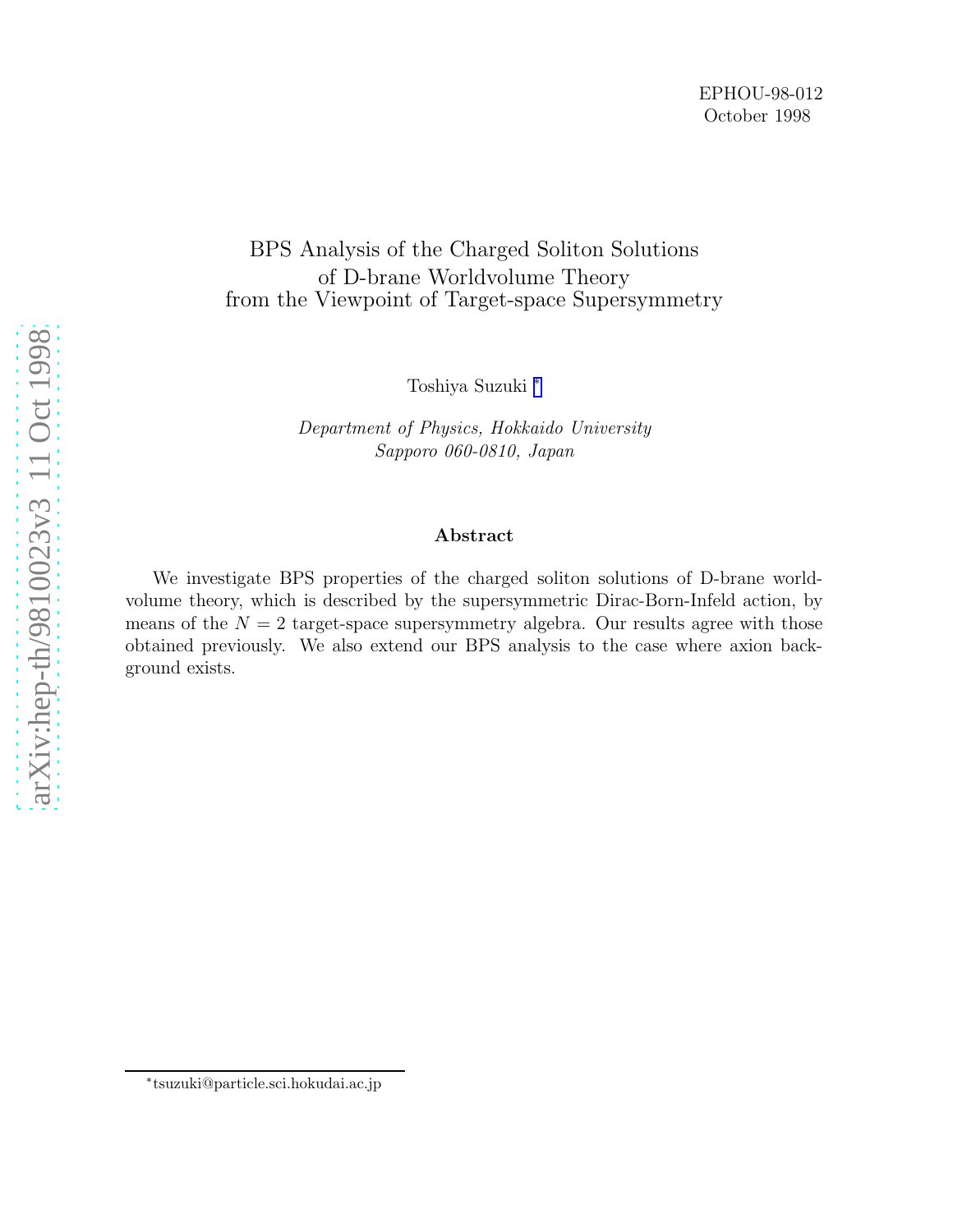<span id="page-1-0"></span>D-branes play an important role in non-perturbative physics of superstring [\[1](#page-10-0), [2](#page-10-0)]. Their dynamics are described by the supersymmetric Dirac-Born-Infeld (DBI) action [[3, 4](#page-10-0), [5](#page-10-0), [6, 7](#page-10-0)], which have the worldvolume reparametrization invariance, U(1) gauge symmetry,  $\kappa$ -symmetry ( all of them are local symmetries ) and the global  $N = 2$  targetspace supersymmetry as well. The algebra of the Noether charges associated with the global supersymmetry was calculated by making use of the Poisson bracket and explicit formof the central charges, which are present in the algebra, was given  $[8, 9, 10]$  $[8, 9, 10]$ <sup>1</sup>.

The DBI theory is known to admit soliton solutions [\[12](#page-10-0), [13, 14](#page-10-0)], some of which carry the electric and/or magnetic  $U(1)$  charges. Their BPS properties that they are invariant under portion of supersymmetry transformation have been discussed by several authors [[12, 13](#page-10-0), [14](#page-10-0), [15](#page-10-0)].

In this letter, we consider this issue from the viewpoint of the target-space supersymmetry by making use of the result of[[8, 9](#page-10-0), [10\]](#page-10-0). Our results agree with those obtained previously.

Our analysis will be performed only in the type IIB D-brane theory. For type IIB theory, we can turn on axion background field[[16](#page-10-0)]. We calculate the central charges which include the effects of the background, and use these results in our BPS analysis of charged soliton solutions.

Let us briefly review the type IIB super D-brane actions in the flat background [[3, 4, 9](#page-10-0)]. They are described by the target-space vector  $X^m$ , two Majorana-Weyl spinors  $\theta_A^{\alpha}$  (A = 1, 2) with the same chirality and the world-volume U(1) gauge field  $A_{\mu}$  ( $\mu$  =  $(0, 1, \ldots, p)$ . The action decomposes into two parts

$$
S = \int d^{p+1}\sigma \mathcal{L}_{DBI} + \int L_{WZ}.
$$
 (1)

The first term is the supersymmetrized DBI action

$$
\mathcal{L}_{DBI} = -e^{-\phi} \sqrt{-det(G_{\mu\nu} + \mathcal{F}_{\mu\nu})},\tag{2}
$$

where  $\phi$  is constant dilaton background field.  $G_{\mu\nu}$  and  $\mathcal{F}_{\mu\nu}$  are defined as

$$
G_{\mu\nu} = \Pi_{\mu}^{m} \Pi_{\nu m} \tag{3}
$$

$$
\mathcal{F}_{\mu\nu} = F_{\mu\nu} - \{\bar{\theta}\tau_3 \Gamma_m \partial_\mu \theta (\Pi^m_\nu + \frac{1}{2} \bar{\theta} \Gamma^m \partial_\nu \theta) - (\mu \leftrightarrow \nu) \}
$$
(4)

where  $\Pi_{\mu}^{m} = \partial_{\mu}X^{m} - \bar{\theta}\Gamma_{\mu}^{m}\partial_{\mu}\theta$ ,  $F_{\mu\nu} = \partial_{\mu}A_{\nu} - \partial_{\nu}A_{\mu}$  and  $\tau$ 's are the Pauli matrices which act on index  $A = 1, 2$ . The second term is the Wess-Zumino (WZ) term, the definition of which is given in[[3](#page-10-0), [4](#page-10-0)] through its derivative

$$
dL_{WZ} = e^{-\phi} d\bar{\theta} S_B \tau_1 d\theta e^{\mathcal{F}}
$$
  

$$
S_B(\Pi) = \sum_{l=0} \tau_3^l \frac{\Pi^{2l+1}}{(2l+1)!},
$$
 (5)

<sup>&</sup>lt;sup>1</sup> Before [\[8](#page-10-0), [9, 10\]](#page-10-0), the existence of the central charge in the supersymmetry algebra was shown for the M-5-brane theory [\[11](#page-10-0)] .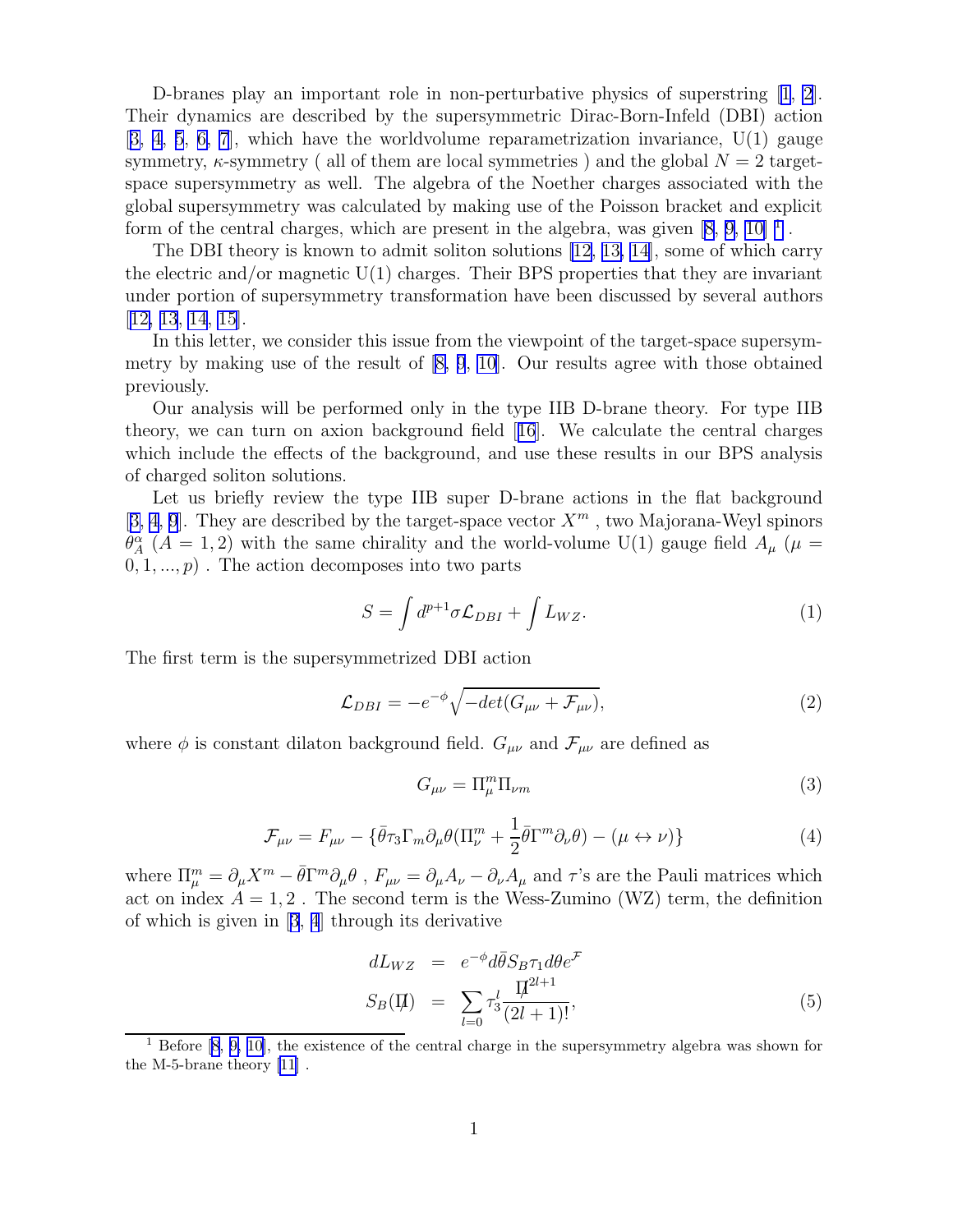<span id="page-2-0"></span>while the integral form is given in[[9\]](#page-10-0) .

The global supersymmetry transformation laws are

$$
\delta_{\epsilon} \theta = \epsilon
$$
\n
$$
\delta_{\epsilon} X^{m} = \bar{\epsilon} \Gamma^{m} \theta
$$
\n
$$
\delta A = \bar{\epsilon} \tau_{3} \Gamma_{m} \theta dX^{m} - \frac{1}{6} \bar{\epsilon} \tau_{3} \mathbf{V} \theta
$$
\n(6)

where  $V^m = (\bar{\theta}\Gamma^m d\theta) + \tau_3(\bar{\theta}\tau_3 \Gamma^m d\theta)$ . Under this transformation, the action is invariant up to total derivative. The corresponding Noether charge, which generates the transformation  $(6)$ , is

$$
Q\epsilon = \int d^p \sigma (p_m \delta_{\epsilon} X^m + \zeta \delta_{\epsilon} \theta + E^a \delta_{\epsilon} A_a)
$$
  

$$
-e^{-\phi} \int d^p \sigma [q_{\epsilon}^2]_{\mathbf{p}}
$$
  

$$
= Q_1 \epsilon + Q_2 \epsilon.
$$
 (7)

where  $p_m$  ,  $\zeta$  and  $E^a$  are the conjugate momenta of  $X^m$  ,  $\theta$  and  $A_a$   $(a = 0, 1, ..., p - 1)$ . The second term arises from the variation of the WZ term

$$
\delta_{\epsilon} L_{WZ} = e^{-\phi} d[q_{\epsilon}^2]. \tag{8}
$$

The explicit form of  $q_{\epsilon}^2$  is given in [\[9](#page-10-0)]. In (7),  $[q_{\epsilon}^2]_{\textbf{p}}$  denotes the coefficient of spatial p-form  $q_{\epsilon}^2$ .

The Poisson bracket of (7) is calculated in[[8, 9, 10\]](#page-10-0) , where it is found that the central charges appear in the algebra. For bosonic configuration (  $\theta = 0$ ), their result is

$$
\{Q_{\alpha A}, Q_{\beta B}\} = -2(C\Gamma_m)_{\alpha\beta}\delta_{AB} \int d^p \sigma p^m
$$
  

$$
-2(\tau_3)_{AB}(C\Gamma_m)_{\alpha\beta} \int d^p \sigma \partial_a X^m E^a
$$
  

$$
-(\tilde{\tau}_J)_{AB}(C\Gamma_M)_{\alpha\beta} \frac{2e^{-\phi}}{2^5} (1+(-)^{\sigma_M+J}) \int d^p \sigma [U^M_J]_{\mathbf{p}}
$$
(9)

Thethird term, precise form of which is given in [[9](#page-10-0)], comes from  $\{Q_1, Q_2\}$  and  $\{Q_2, Q_1\}$ , while the first and second terms arise from  $\{Q_1, Q_1\}$ . Note that  $Q_2$  includes no conjugate momentum, so  $\{Q_2, Q_2\}$  has no contribution. For  $p = 1, 3$  cases, the third terms are

$$
2e^{-\phi}(C\Gamma_m)_{\alpha\beta}(\tau_1)_{AB} \int d\sigma \partial X^m = (C\Gamma_m)_{\alpha\beta}(\tau_1)_{AB} Z_1^m \tag{10}
$$

and

$$
2e^{-\phi}(C\Gamma_m)_{\alpha\beta}(\tau_1)_{AB} \int d^3\sigma \epsilon^{abc} \partial_a X^m \partial_b A_c
$$
  
+ 
$$
\frac{2e^{-\phi}}{3!} (C\Gamma_{m_1 m_2 m_3})_{\alpha\beta} (i\tau_2)_{AB} \int d^3\sigma \epsilon^{abc} \partial_a X^{m_1} \partial_b X^{m_2} \partial_c X^{m_3}
$$
  
= 
$$
(C\Gamma_m)_{\alpha\beta}(\tau_1)_{AB} Z_1^m + (C\Gamma_{m_1 m_2 m_3})_{\alpha\beta} (i\tau_2)_{AB} Z_2^{m_1 m_2 m_3}
$$
(11)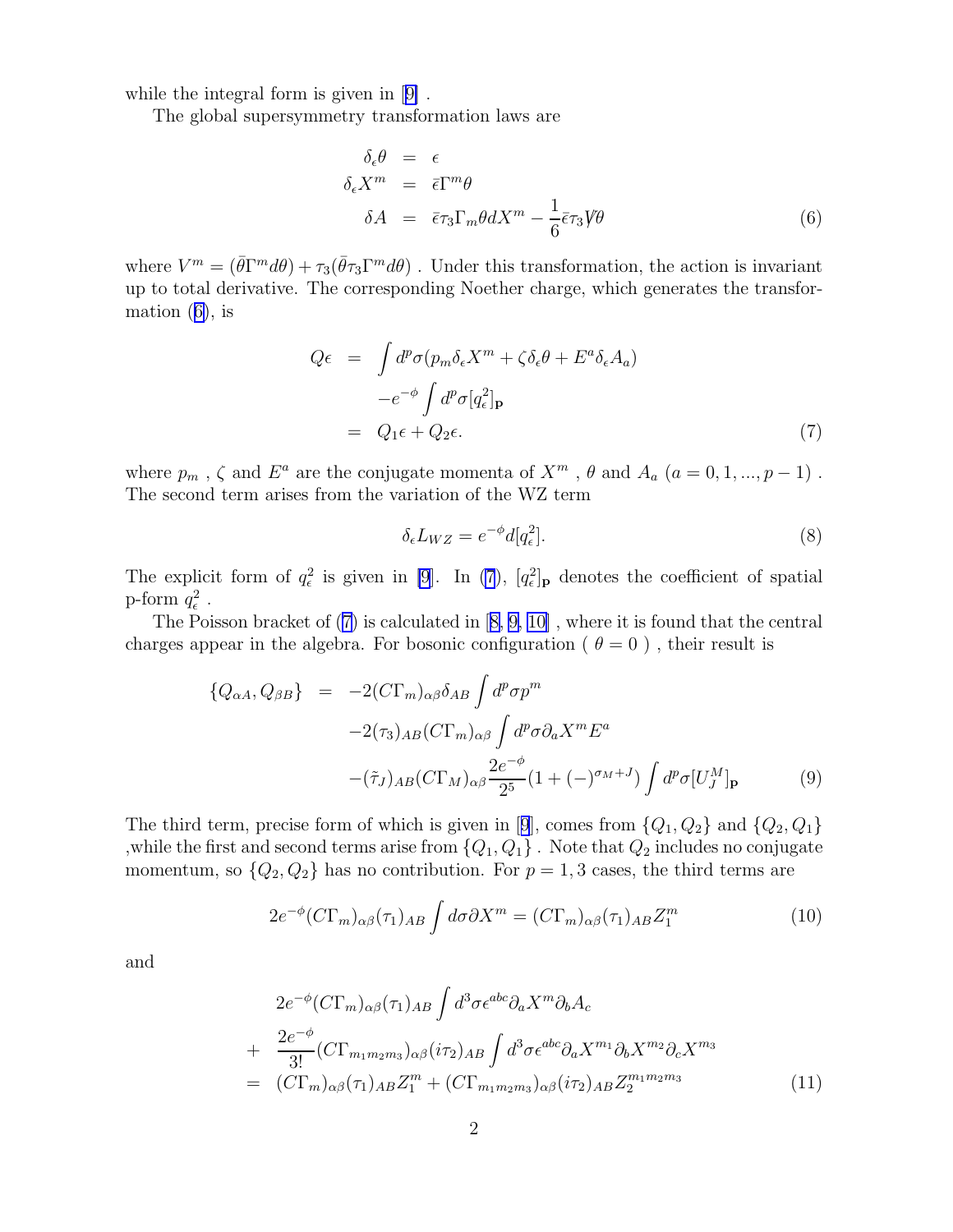<span id="page-3-0"></span>respectively.Here we defined  $Z_1^m$  and  $Z_2^m$  by [\(10\)](#page-2-0) and ([11](#page-2-0)). Also we define  $Z_3^m$  as

$$
Z_3^m = -2 \int d^p \sigma \partial_a X^m E^a. \tag{12}
$$

Usually the second term of [\(9\)](#page-2-0) and the second term of [\(11\)](#page-2-0) are total derivative terms, because of the Gauss law  $\partial_a E^a = 0$  and the Bianchi identity  $\partial_a B^a = 0$  where  $B^a =$  $\epsilon^{abc}\partial_bA_c$ .However, as shown in [[12, 13, 14](#page-10-0)], they can be  $\delta$  function valued quantities, so they represent electrically and/or magnetically charged configurations. In order to make the configurations BPS saturated, they must be accompanied by excitations of some scalar fields. In [\[12, 13\]](#page-10-0), their BPS properties are shown for the linearized theory. The proof for the full non-linear theory is given in[[15](#page-10-0)]. Also, in[[14\]](#page-10-0), the Bogomol'nyi inequalities are derived by Hamiltonian analysis of the bosonic sector.

Now, we consider this issue, from the viewpoint of the target-space supersymmetry algebra([9](#page-2-0)). We start with  $p = 1$  case. For  $p = 1$ , the electric BPS configuration is given  $|17|$ 

$$
E1 = -q \tfor \t\sigma < 0
$$
  
\n
$$
0 \tfor \t\sigma > 0
$$
  
\n
$$
X9 = -e\phiq\sigma \tfor \t\sigma < 0
$$
  
\n
$$
0 \tfor \t\sigma > 0
$$
\n(13)

and  $X^i = \sigma^i(i = 0, 1)$ . The Gauss law is modified to  $\partial_1 E^1 = q \delta(\sigma)$ . This configuration represents the 3-string junction[[18\]](#page-10-0) .



The 3-string junction

Here, we assumed that the electric charge sits at the origin and that  $X<sup>1</sup>$  direction compactifies to  $-l_1 \leq X^1 \leq l_2$ . Also, we add fundamental string (F-string) along  $X^9$ direction by hand, in order to interpret the electric charge on the D-string as the endpoint of it<sup>2</sup>. We will use  $-X<sup>9</sup>(0)$  to denote the length of the attached F-string.

<sup>2</sup> This "extra" F-string was introduced in[[17\]](#page-10-0) , and its justification was discussed in[[19\]](#page-10-0) .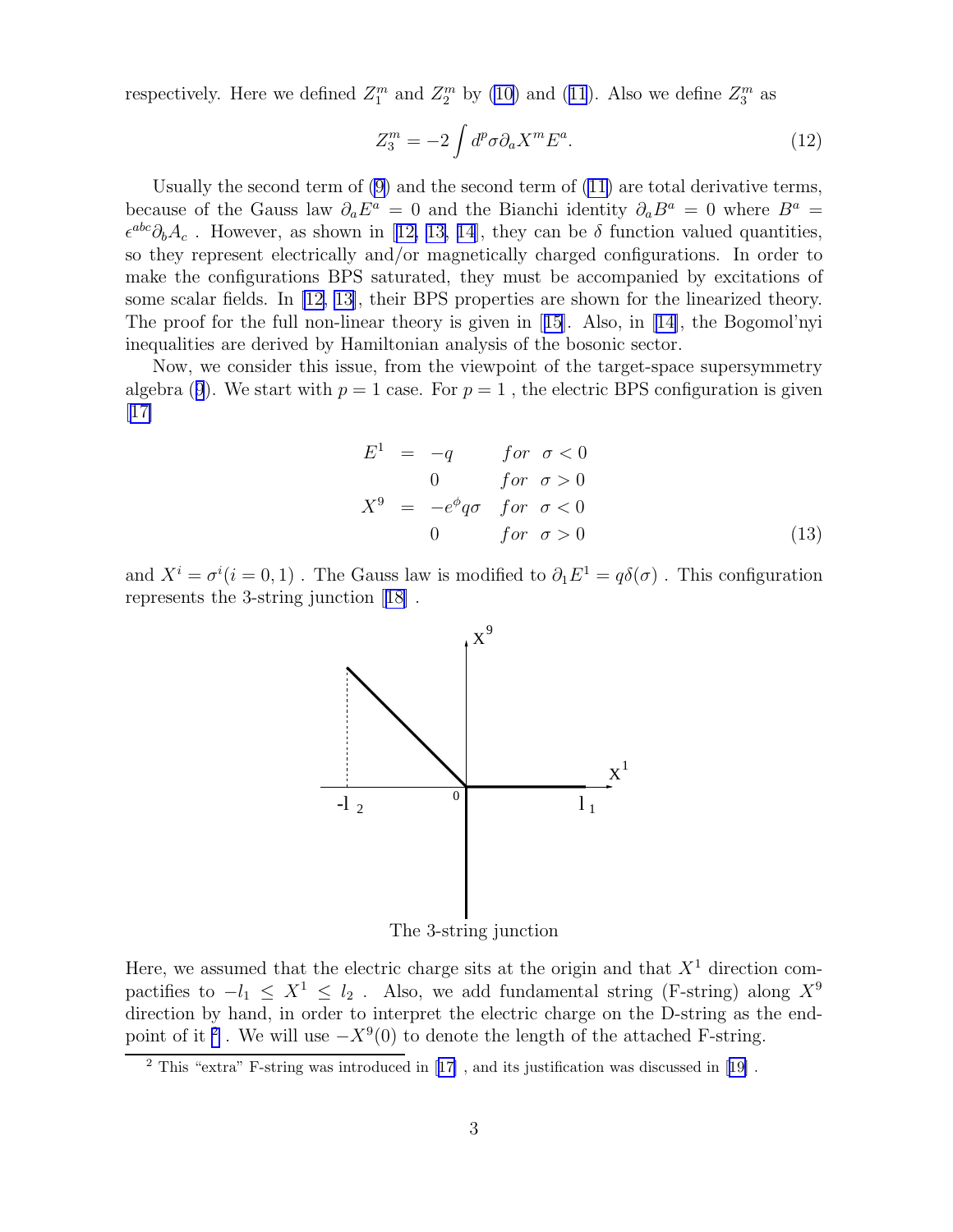For this configuration, non-vanishing charges are

$$
Z_1^1 = 2e^{-\phi}(l_1 + l_2)
$$
  
\n
$$
Z_3^9 = -2q(-X^9(0) + e^{\phi}ql_2)
$$
  
\n
$$
Z_1^9 = -2ql_2
$$
  
\n
$$
Z_3^1 = 2ql_2
$$
\n(14)

and  $P^0 = \int d\sigma p^0$ . Note that  $X^0 = \sigma^0$ , so  $P^0$  is the energy. Replacing the Poisson bracket with the anti-commutator (divided by  $i$ ), we get the Bogomol'nyi inequality  $3$ 

$$
0 \leq \{4(P^0)^2 - (Z_1^1 + Z_3^9)^2 - (Z_1^9 - Z_3^1)^2\}^8
$$
  

$$
\{4(P^0)^2 - (Z_1^1 - Z_3^9)^2 - (Z_1^9 + Z_3^1)^2\}^8.
$$
 (15)

From (14), we see

$$
Z_1^9 + Z_3^1 = 0 \tag{16}
$$

so (15) reduces to

$$
2P^0 \ge Z_1^1 - Z_3^9. \tag{17}
$$

Thebound is the same as (twice) the energy of the configuration ([13](#page-3-0)), so this is  $\frac{1}{4}$ supersymmetric marginally BPS state.

To understand the meaning of the relation (16), we return to the integral form

$$
Z_1^9 = 2e^{-\phi} \int_{-l_2}^0 d\sigma \partial X^9
$$
  
\n
$$
Z_3^1 = -2 \int_{-l_2}^0 d\sigma \partial X^1 E^1.
$$
\n(18)

Fromthis, (16) implies  $X^9 = -e^{\phi} E^1 \sigma$ , which is exactly given in ([13\)](#page-3-0). The slope  $-e^{\phi} E^1$ is necessary for the tensions of the constituent strings to balance, as shown in[[17\]](#page-10-0). So we see that the tension-balance condition is needed for the solution to be marginal.

Due to being marginally BPS state, the energy of the 3-string junction is the sum of the masses of 3 strings, that is,  $(0, 1)$ -string,  $(q, 0)$ -string and  $(q, 1)$ -string [\[19, 20\]](#page-10-0)

$$
P^{0} = e^{-\phi}l_{1} + q(-X^{9}(0)) + T_{q,1}\frac{l_{2}}{\cos\alpha}
$$
\n(19)

where  $T_{q,1} = \sqrt{e^{-2\phi} + q^2}$  and  $\cos \alpha = \frac{1}{\sqrt{1+\alpha}}$  $1+q^2e^{2\phi}$ .

In type IIB theory, we can turn on axion background field. It is known that, under this situation, the tension-formula of the  $(q, g)$ -string <sup>4</sup> is changed to  $SL(2, \mathbb{Z})$ -covariant form[[21\]](#page-10-0) . So it is interesting to extend our BPS analysis to the case with non-vanishing axion background.

<sup>&</sup>lt;sup>3</sup> The charge conjugation matrix C is defined as  $C = i\Gamma_0$ , so no factor i emerges in the R.H.S. of the Bogomol'nyi inequality .

<sup>&</sup>lt;sup>4</sup> Usually, called  $(p, q)$ -string.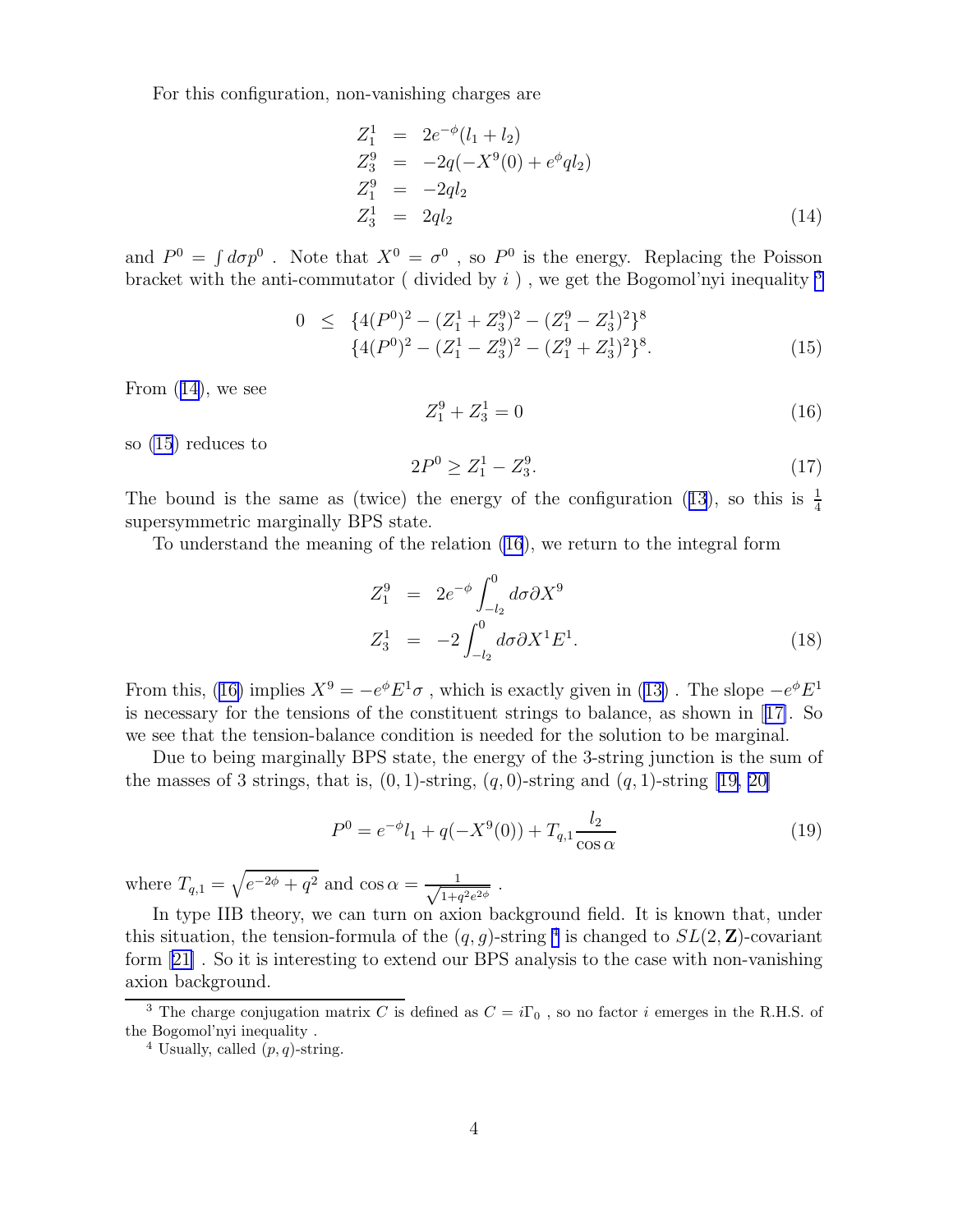<span id="page-5-0"></span>We restrict our analysis to the theory with constant background, where the D-brane action is invariant under the same supersymmetry transformation as [\(6](#page-2-0)). In this case, the action is supplemented by a total derivative term [\[16](#page-10-0)]

$$
S = \int d\sigma \mathcal{L}_{DBI} + \int L_{WZ} - \int C_0 F \tag{20}
$$

wherethe first and second terms are the same as  $(2)$  $(2)$  and  $(5)$ , and  $C_0$  is axion.

The supersymmetry algebra is supplemented by a  $C_0$ -dependent term, and then the form of the central charge is changed ( see Appendix A )

$$
Z_1^m = 2e^{-\phi} \int d\sigma \partial X^m
$$
  
\n
$$
Z_3^m = -2 \int d\sigma \partial X^m E^1 - 2C_0 \int d\sigma \partial X^m.
$$
\n(21)

The solution for this case is given [\[17](#page-10-0)] ( see also Appendix B )

$$
X^{9} = e^{\phi}(-q + C_{0})\sigma \quad for \quad \sigma < 0
$$
  

$$
e^{\phi}C_{0}\sigma \quad for \quad \sigma > 0
$$
  

$$
E^{1} = -q \quad for \quad \sigma < 0
$$
  

$$
0 \quad for \quad \sigma > 0.
$$
 (22)



The modified 3-string junction

From (21) , (22)

$$
Z_1^1 = 2e^{-\phi}(l_1 + l_2)
$$
  
\n
$$
Z_3^9 = -2e^{\phi}C_0^2l_1 - 2e^{\phi}(C_0 - q)^2l_2 + 2qX^9(0)
$$
  
\n
$$
Z_1^9 = 2C_0(l_1 + l_2) - 2ql_2
$$
  
\n
$$
Z_3^1 = 2ql_2 - 2C_0(l_1 + l_2)
$$
\n(23)

so we find  $Z_1^9 + Z_3^1 = 0$ , then the Bogomol'nyi inequality reduces to  $2P^0 \ge Z_1^1 - Z_3^9$  again. This inequality is saturated by the configuration (22), so this is  $\frac{1}{4}$  supersymmetric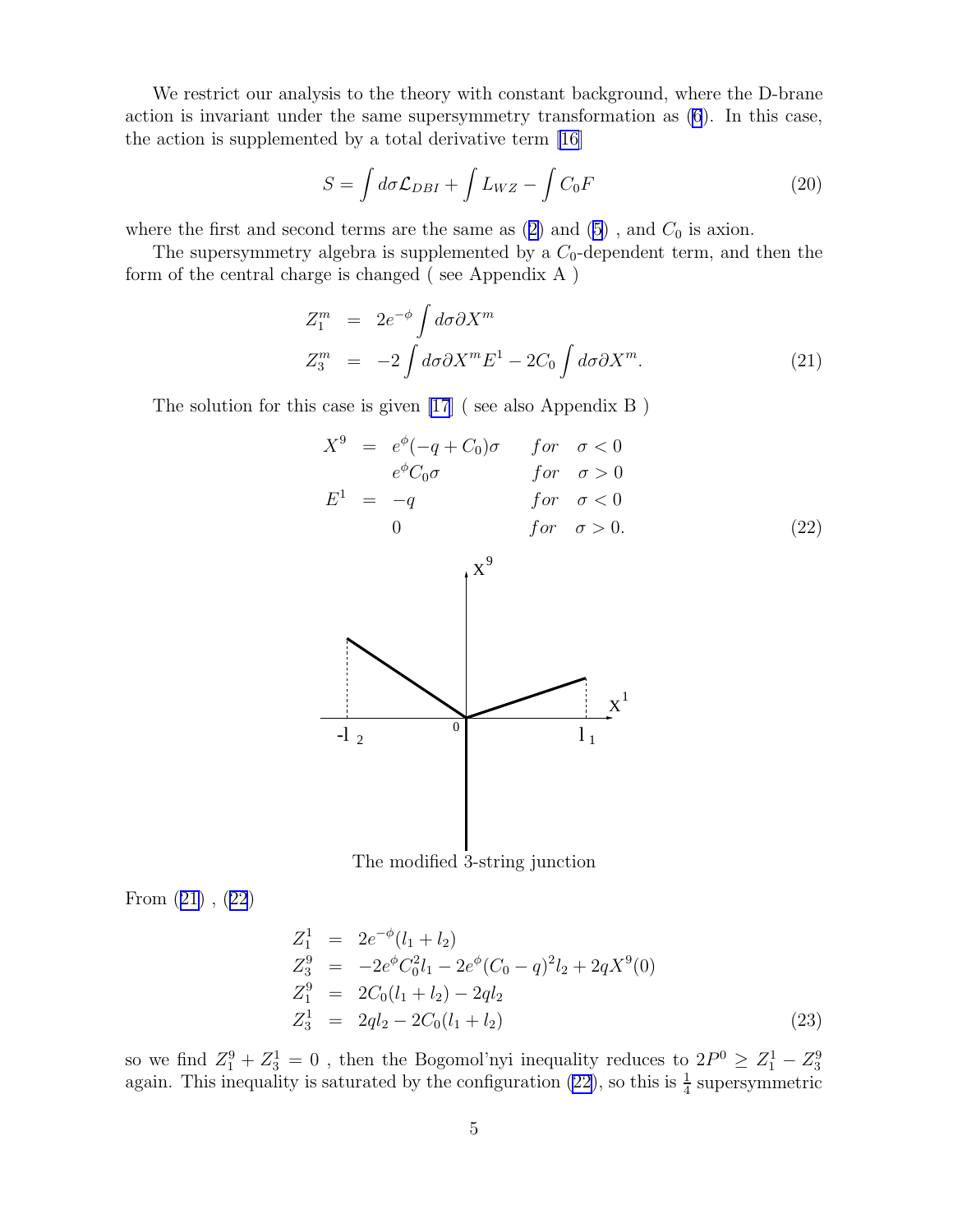<span id="page-6-0"></span>marginally BPS configuration, and the energy is the sum of the masses of constituent strings

$$
P^{0} = T_{0,1} \frac{l_{1}}{\cos \beta} + T_{q,0}(-X^{9}(0)) + T_{q,1} \frac{l_{2}}{\cos \alpha}
$$
 (24)

where  $T_{0,1} = \sqrt{C_0^2 + e^{-2\phi}}$ ,  $T_{q,0} = q$ ,  $T_{q,1} = \sqrt{(C_0 - q)^2 + e^{-2\phi}}$  and  $\cos \alpha = \frac{1}{\sqrt{1 + e^{2\phi}}}$  $1 + e^{2\phi} (C_0 - q)^2$ ,  $\cos \beta = \frac{1}{\sqrt{1+e^{\beta}}}$  $\frac{1}{1+e^{2\phi}C_0^2}$ , which agree the Schwarz's tension formula in the presence of axion background[[21\]](#page-10-0) .

Next, we turn to  $p = 3$  case. This theory admits electrically and magnetically charged solution [\[12, 13, 14](#page-10-0)] , which is called BI Dyon. The BI Dyon solution is given as

$$
E^{a} = \frac{q}{4\pi r^{2}} \hat{r}^{a}
$$
  
\n
$$
B^{a} = \frac{g}{4\pi r^{2}} \hat{r}^{a}
$$
  
\n
$$
X^{9} = -\frac{\sqrt{e^{2\phi}q^{2} + g^{2}}}{4\pi r}
$$
\n(25)

and  $X^{\mu} = \sigma^{\mu}(\mu = 0, 1, 2, 3)$ , where  $\hat{r}^a$  denotes the unit vector in the  $r^a$  direction.



The BI Dyon

 $X<sup>9</sup>$  diverges at the origin, where the electric and magnetic charges sit. The Gauss law and the Bianchi identity are modified to  $\partial_a E^a = q \delta(\mathbf{r})$ ,  $\partial_a B^a = g \delta(\mathbf{r})$ .

For this configuration, non-vanishing central charges are

$$
Z_1^9 = -2e^{-\phi} g X^9(0)
$$
  
\n
$$
Z_3^9 = 2qX^9(0)
$$
  
\n
$$
Z_2^{123}/i = 2e^{-\phi} \int d^3 \sigma.
$$
\n(26)

The Bogomol'nyi inequality is

$$
0 \leq [(4P^0)^2 - \{ (Z_2^{123}/i + \sqrt{(Z_1^9)^2 + (Z_3^9)^2} \}^2]^8
$$
  

$$
[(4P^0)^2 - \{ (Z_2^{123}/i - \sqrt{(Z_1^9)^2 + (Z_3^9)^2} \}^2]^8.
$$
 (27)

The configuration saturates this inequality

$$
P^{0} = \frac{1}{2} \{ Z_{2}^{123} / i + \sqrt{(Z_{1}^{9})^{2} + (Z_{3}^{9})^{2}} \}
$$
  
=  $e^{-\phi} \int d^{3} \sigma + \sqrt{q^{2} + e^{-2\phi} g^{2}} (-X^{9}(0))$  (28)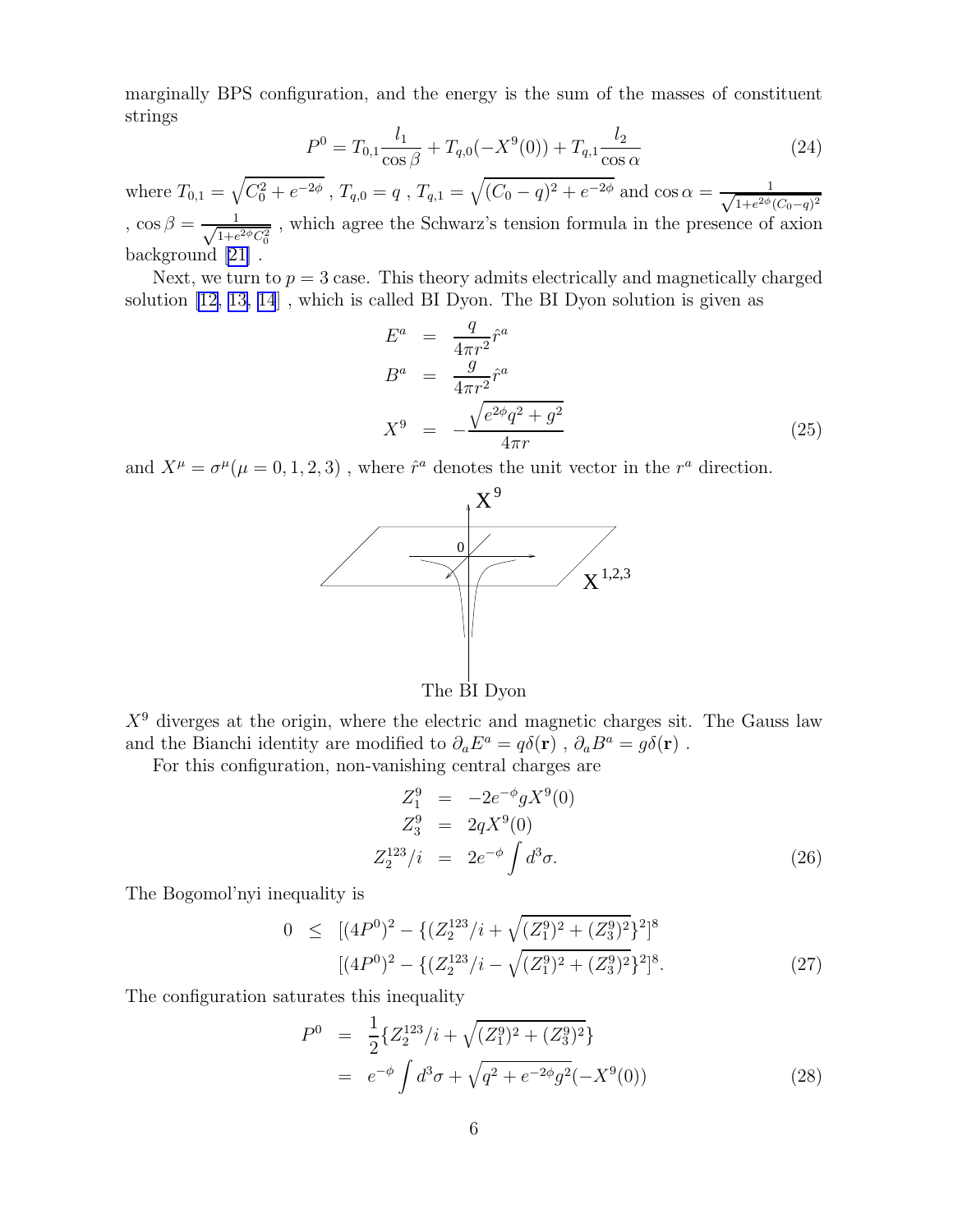<span id="page-7-0"></span>The first term is the mass of the D-3-brane and the second term is the mass of the  $(q, g)$ -string, so this represents  $\frac{1}{4}$  supersymmetric marginally BPS state.

Again we return to the case where axion background exists. The action is[[16\]](#page-10-0)

$$
S = \int d^4 \sigma \mathcal{L}_{DBI} + \int L_{WZ} + \int \frac{1}{2} C_0 FF. \tag{29}
$$

 $\mathcal{L}_{DBI}$ and  $L_{WZ}$  are same as ([2\)](#page-1-0) and [\(5](#page-1-0)). The form of  $Z_3^m$  is changed

$$
Z_3^m = -2 \int d^3 \sigma \partial_a X^m E^a + 2C_0 \int d^3 \sigma \partial_a X^m B^a, \qquad (30)
$$

while  $Z_1^m$  and  $Z_2^{m_1m_2m_3}$  are unchanged.

For this background, the BI Dyon solution is ( Appendix B )

$$
E^{a} = \frac{q}{4\pi r^{2}} \hat{r}^{a}
$$
  
\n
$$
B^{a} = \frac{g}{4\pi r^{2}} \hat{r}^{a}
$$
  
\n
$$
X^{9} = -\frac{\sqrt{e^{2\phi}(q - C_{0}g)^{2} + g^{2}}}{4\pi r}
$$
\n(31)

Non-vanishing components of the central charges are

$$
Z_3^9 = 2(q - C_0 g) X^9(0)
$$
  
\n
$$
Z_1^9 = -2e^{-\phi} g X^9(0)
$$
  
\n
$$
Z_2^{123}/i = 2e^{-\phi} \sigma \int d^3 \sigma.
$$
\n(32)

From([27\)](#page-6-0),(32)

$$
P^{0} \ge e^{-\phi} \int d^{3}\sigma + \sqrt{(q - C_{0}g)^{2} + e^{-2\phi}g^{2}} (-X^{9}(0)). \tag{33}
$$

Again, the second term is the mass of  $(q, g)$ -string. The inequality is saturated by the solution (31), so this is  $\frac{1}{4}$  supersymmetric marginally BPS state.

In this letter, we investigated BPS properties of the charged solitons of the D-brane worldvolume theories, from the viewpoint of the target-space supersymmetry. Our results agree with those obtained previously. We also extended our BPS analysis to the case where axion background is turned on.

In our analysis, we used the Poisson bracket algebra of the supersymmetry charges. Of course, the classical counter-part of the (anti-)commutator is the Dirac bracket, so our analysis is not complete. Here we assumed that the forms of the central charges are unchanged when they are calculated by using the Dirac bracket.

Finally, we comment on future analysis. The 3-string junction as a solution of the D-string worldsheet theory is not symmetric, in the sense that one of the strings is necessarily a F-string ( the end of which is the electric charge on D-string ) . Recently, the  $SL(2, \mathbb{Z})$ -covariant string action was proposed [\[22](#page-10-0), [23\]](#page-10-0). It will be interesting to construct the (charged) soliton solutions of this theory, because we expect to obtain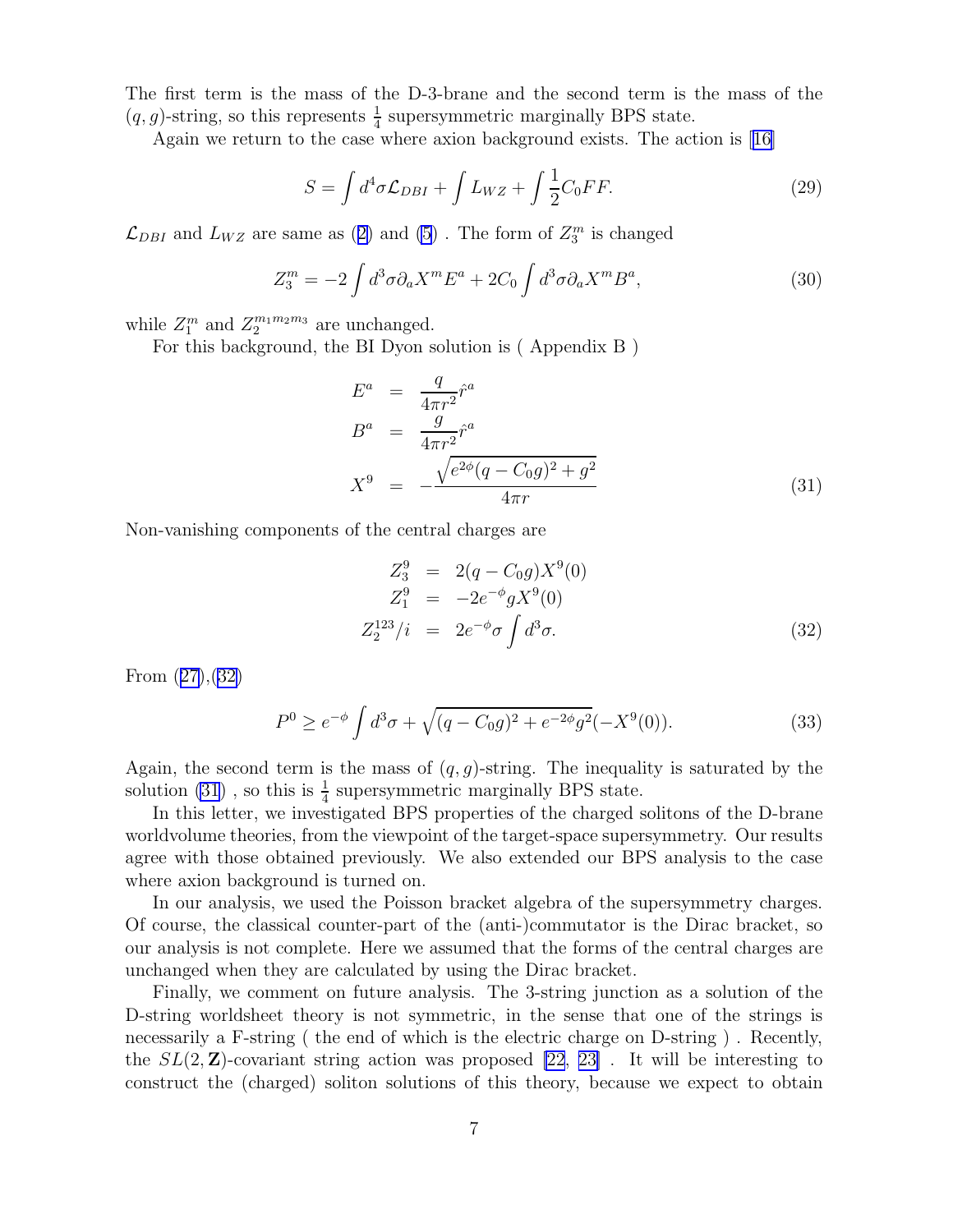<span id="page-8-0"></span>symmetric3-string junction solution  $^5$  . In the theory of  $[22, 23]$  $[22, 23]$  $[22, 23]$  $[22, 23]$  $[22, 23]$ , the tension is a dynamical variable. Theories of this type for general  $p > 1$  were also constructed [\[25,](#page-10-0) [26\]](#page-11-0). It will be also interesting to find their soliton solutions. To examine their BPS properties in the way we took in this article, we need to calculate the Poisson bracket algebra of the supersymmetry charges. The results will be reported elsewhere[[27](#page-11-0)].

#### Acknowledgements

The author would like to thank Prof. R. Nakayama for critical reading of the manuscript and advice. The author also thank K. Hayasaka for many discussions and Prof. K. Ishikawa for encouragement.

## Appendix A

In type IIB theory, we can include non-vanishing axion background [\[16\]](#page-10-0) . The action can be written collectively for any odd p

$$
S = \int d^{p+1} \sigma \mathcal{L}_{DBI} + \int L_{WZ} + \int L_F
$$
  

$$
L_F = \int C_0 e^{-F}.
$$
 (34)

For any variation of  $A$ , the variation of  $L_F$  is

$$
\delta L_F = \int d[-C_0 \delta A e^{-F}] - \int C_0 \delta A dFe^{-F}.
$$
\n(35)

For singular configuration of  $A$ ,  $dF$  is non-vanishing, so the second term could be non-zero. However, for the supersymmetry transformation, if we set the configuration bosonic  $(\theta = 0)$ , the second term vanishes. So, for bosonic configuration, the action (34) is invariant up to total derivative under the supersymmetry transformation as [\(6](#page-2-0)) . The corresponding supersymmetry charge is

$$
Q\epsilon = Q_1\epsilon + Q_2\epsilon + Q_3\epsilon \tag{36}
$$

where

$$
Q_3 \epsilon = C_0 \int d^p \sigma [\delta_\epsilon A e^{-F}]_\mathbf{p} \tag{37}
$$

and $Q_1$ ,  $Q_2$  are same as  $(7)$  $(7)$ .

The supersymmetry algebra is calculated as

$$
\{Q_{\alpha A}, Q_{\beta B}\} = -2(C\Gamma_m)_{\alpha\beta}\delta_{AB} \int d^p \sigma p^m
$$
  
\n
$$
-2(\tau_3)_{AB}(C\Gamma_m)_{\alpha\beta} \int d^p \sigma \partial_a X^m E^a
$$
  
\n
$$
-(\tilde{\tau}_J)_{AB}(C\Gamma_M)_{\alpha\beta} \frac{2e^{-\phi}}{2^5} (1 + (-)^{\sigma_M + J}) \int d^p \sigma [U^M_J]_{\mathbf{p}}
$$
  
\n
$$
-2C_0(C\Gamma_m)_{\alpha\beta}(\tau_3)_{AB} \int [dX^m e^{-F}]_{\mathbf{p}}.
$$
 (38)

<sup>&</sup>lt;sup>5</sup> In [\[24](#page-10-0)], the  $SL(2, \mathbb{Z})$ -covariant string theory with the source terms of the worldsheet gauge fields was considered, and the configuration, which represents the 3-string junction, was found.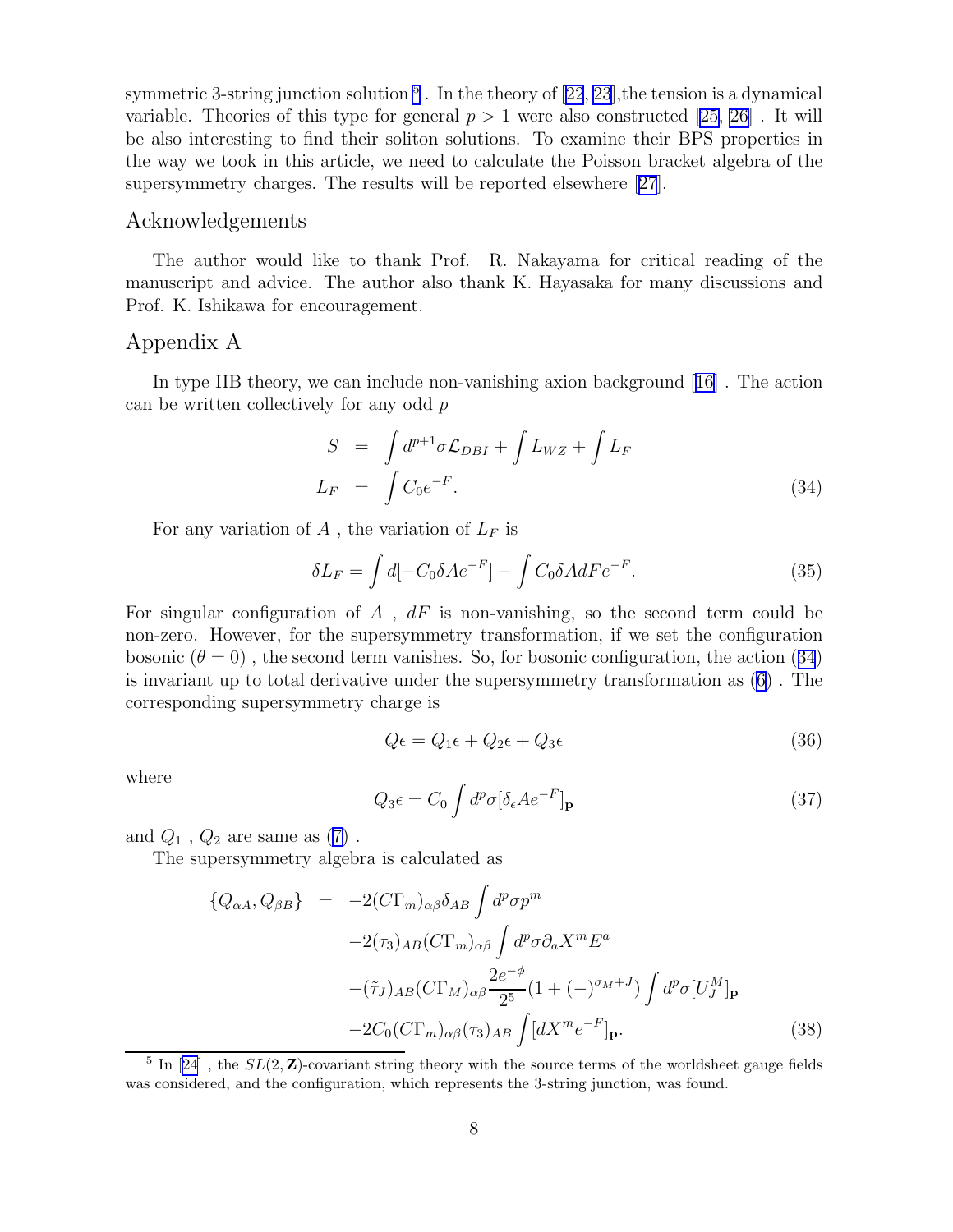As mentioned above, we set the configuration bosonic  $<sup>6</sup>$ . The fourth term comes from</sup>  $\{Q_1, Q_3\}$  and  $\{Q_3, Q_1\}$ , which changes the form of  $Z_3^m$ . Note that  $Q_2$  and  $Q_3$  contain no conjugate momentum. From this, we see immediately([21\)](#page-5-0) ,([30\)](#page-7-0) .

## Appendix B

In this appendix, we derive the 3-string junction solution for  $p = 1$  and the BI Dyon solution for  $p = 3$ , in the presence of axion background. To find the solutions, we use a method based on Hamiltonian formalism, which is same as the one in [\[14](#page-10-0)] .

We are interested in bosonic configuration, so we consider bosonic theory from the beginning. The bosonic action is

$$
S^{boson} = -\int d^{p+1}\sigma e^{-\phi} \sqrt{-\det(G_{\mu\nu} + F_{\mu\nu})} + \int C_0 e^{-F}.
$$
 (39)

The constraints are

$$
T_a = p_m \partial_a X^m + \tilde{E}^b F_{ab} \approx 0
$$
  
\n
$$
H = \frac{1}{2} \{ p^2 + \tilde{E}^a G_{ab} \tilde{E}^b + e^{-2\phi} det(G_{ab} + F_{ab}) \} \approx 0
$$
\n(40)

where  $\tilde{E}^a = E^a - \frac{\partial \mathcal{L}_F}{\partial F_{0a}}$  $\frac{\partial L_F}{\partial F_{0a}}$ . If we replace  $\mathcal{L}_F$  with  $\mathcal{L}_{WZ}$ , these are quite similar to the bosonic constraints in [\[9, 10\]](#page-10-0) .

Now we take the static gauge  $X^{\mu} = \sigma^{\mu}$ , moreover configurations are assumed to be static, that is,  $\dot{X}^i = 0$  and  $p_i = 0$  (  $\cdot$  denotes time derivative ). So (40) reduces to

$$
(p^{0})^{2} = \tilde{E}^{c} \tilde{E}^{d} F_{ac} F_{bd} \delta^{ab} + \tilde{E}^{a} \tilde{E}^{b} G_{ab} + e^{-2\phi} det(G_{ab} + F_{ab}). \tag{41}
$$

For  $p = 1$  case, where the configuration is automatically pure electric  $(F_{ab} = 0)$ , we have

$$
(p^0)^2 = (\tilde{E})^2 \{ 1 + (\partial X^9)^2 \} + e^{-2\phi} \{ 1 + (\partial X^9)^2 \}
$$
  
= 
$$
(e^{-\phi} \pm \tilde{E} \partial X^9)^2 + (\tilde{E} \mp e^{-\phi} \partial X^9)^2
$$
 (42)

where  $\tilde{E} = E + C_0$ . Here we assumed that only one scalar field  $(X<sup>9</sup>)$  is excited. From this, we see that if  $\tilde{E} = \pm e^{-\phi} \partial X^9$ , the energy is minimized. Taking into account the modified Gauss law  $\partial E = q\delta$ , we obtain the solution [\(22\)](#page-5-0).

Next we turn to  $p = 3$  case, where we can have electric-magnetic solution. We rewrite (41) as

$$
(p^{0})^{2} = (\tilde{E} \times B)^{2} + e^{-2\phi} \{ 1 + (\partial X^{9})^{2} + B^{2} + (B \cdot \partial X^{9})^{2} \} + \tilde{E}^{2} + (\tilde{E} \cdot \partial X^{9})^{2}
$$
  
= (\tilde{E} \times B)^{2} + \{ e^{-\phi} + \sin \omega (\tilde{E} \cdot \partial X^{9}) + \cos \omega e^{-\phi} (B \cdot \partial X^{9}) \}^{2}  
+ (\tilde{E} - \sin \omega e^{-\phi} \partial X^{9})^{2} + (e^{-\phi} B - e^{-\phi} \cos \omega \partial X^{9})^{2}  
+ \{\cos \omega (\tilde{E} \cdot \partial X^{9}) - \sin \omega e^{-\phi} (B \cdot \partial X^{9}) \}^{2} (43)

where  $\tilde{E}_a = E_a - C_0 B_a$ . The energy is minimum, when  $\tilde{E}_a = \sin \omega e^{-\phi} \partial_a X^9$  and  $B_a = \cos \omega \partial_a X^9$ . Together with the modified Gauss law  $\partial_a E^a = q \delta$  and the modified Bianchiidentity  $\partial_a B^a = g \delta$ , (43) leads to the solution ([31](#page-7-0)).

<sup>&</sup>lt;sup>6</sup> It should be noted that, when we calculate the algebra, we must keep the terms up to the first orderin  $\theta$  in the supersymmetry charge ([36\)](#page-8-0).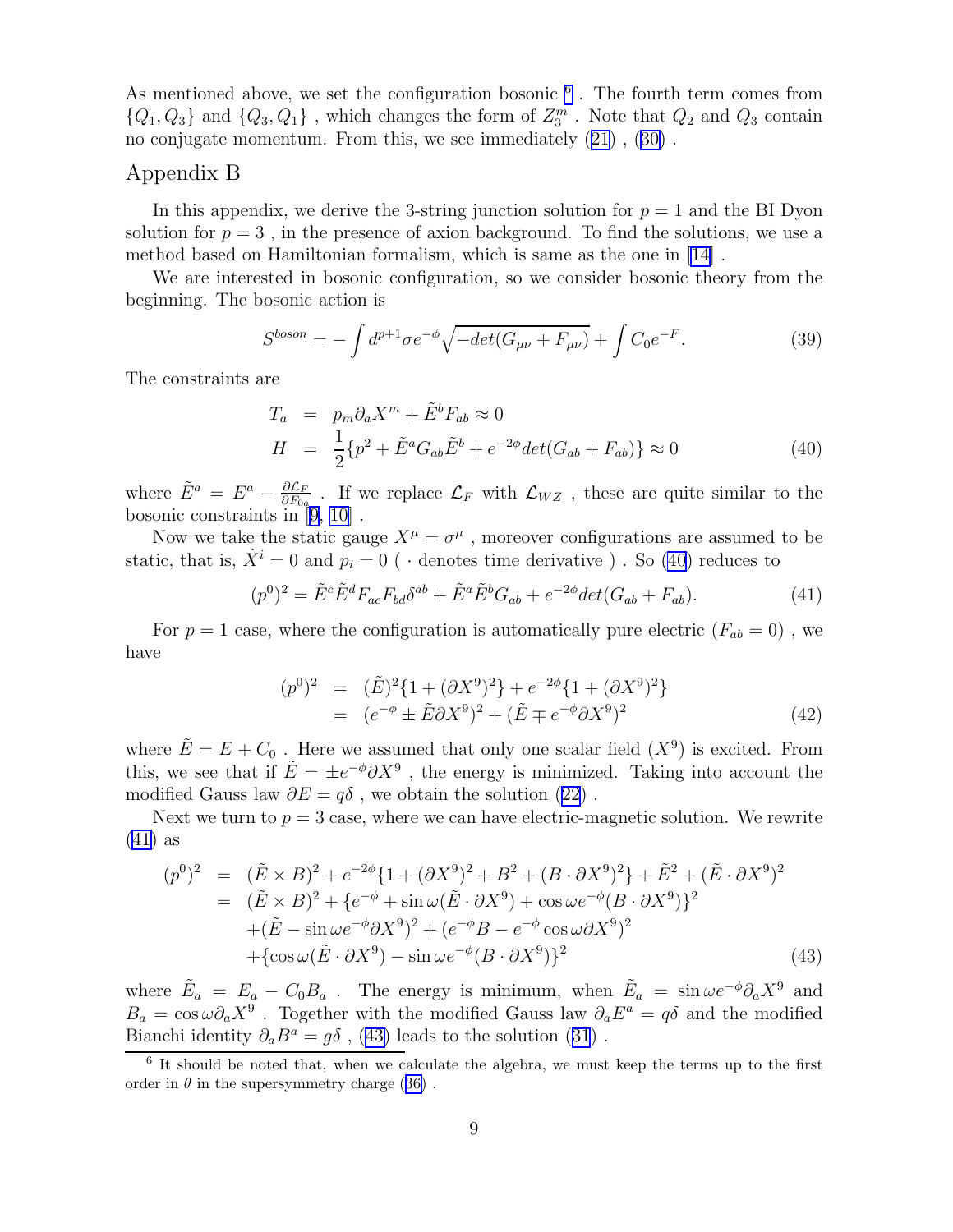# <span id="page-10-0"></span>References

- [1] J. Polchinski, Phys.Rev.Lett.75(1995)4724.
- [2] E. Witten, Nucl.Phys.B460(1995)335.
- [3] M. Aganagic, C. Popescu and J.H. Schwarz, Phys.Lett.B393(1997)311.
- [4] M. Aganagic, C. Popescu and J.H. Schwarz, Nucl.Phys.B495(1997)99.
- [5] M. Cederwall, A. von Gussich, B.E.W. Nilsson and A. Westerberg, Nucl.Phys.B490(1997)163.
- [6] M. Cederwall, A. von Gussich, B.E.W. Nilsson, P. Sundell and A. Westerberg, Nucl.Phys.B490(1997)179.
- [7] E. Bergshoeff and P.K. Townsend, Nucl. Phys. B490(1997)145.
- [8] H. Hammer, Nucl. Phys. B521(1998) 503.
- [9] M. Hatsuda and K. Kamimura, Nucl.Phys.B527(1998)381.
- [10] M. Hatsuda and K. Kamimura, [hep-th/9804087.](http://arxiv.org/abs/hep-th/9804087)
- [11] D. Sorokin and P.K. Townsend, Phys.Lett.B412(1997)265.
- [12] C.G. Callan, Jr. and J.M. Maldacena, Nucl.Phys.B513(1998)198.
- [13] G.W. Gibbons, Nucl. Phys. B514(1998)603.
- [14] J,P. Gauntlett, J. Gomis and P.K. Townsend, J.H.E.P.01(1998)003.
- [15] S. Lee, A. Peet and L. Thorlacius, Nucl.Phys.B514(1998)161.
- [16] M. Aganagic, J. Park, C. Popescu and J.H. Schwarz, Nucl.Phys.B496(1997)215.
- [17] K.Dasgupta and S.Mukhi, Phys.Lett.B423(1998)261.
- [18] J.H. Schwarz, Nucl.Phys.Proc.Suppl.55B(1997)1.
- [19] K. Hashimoto, [hep-th/9808185](http://arxiv.org/abs/hep-th/9808185).
- [20] S.-J. Rey and J.-T. Yee, Nucl.Phys.B526(1998)229.
- [21] J.H. Schwarz, Phys.Lett.B360(1995)13; Phys.Lett.B364(1995)252.
- [22] P.K. Townsend, Phys.Lett.B409(1997)131.
- [23] M. Cederwall and P.K. Townsend, J.H.E.P.09(1997)003.
- [24] S. Mukherji, [hep-th/9805031.](http://arxiv.org/abs/hep-th/9805031)
- [25] M. Cederwall and A. Westerberg, J.H.E.P.02(1998)004.